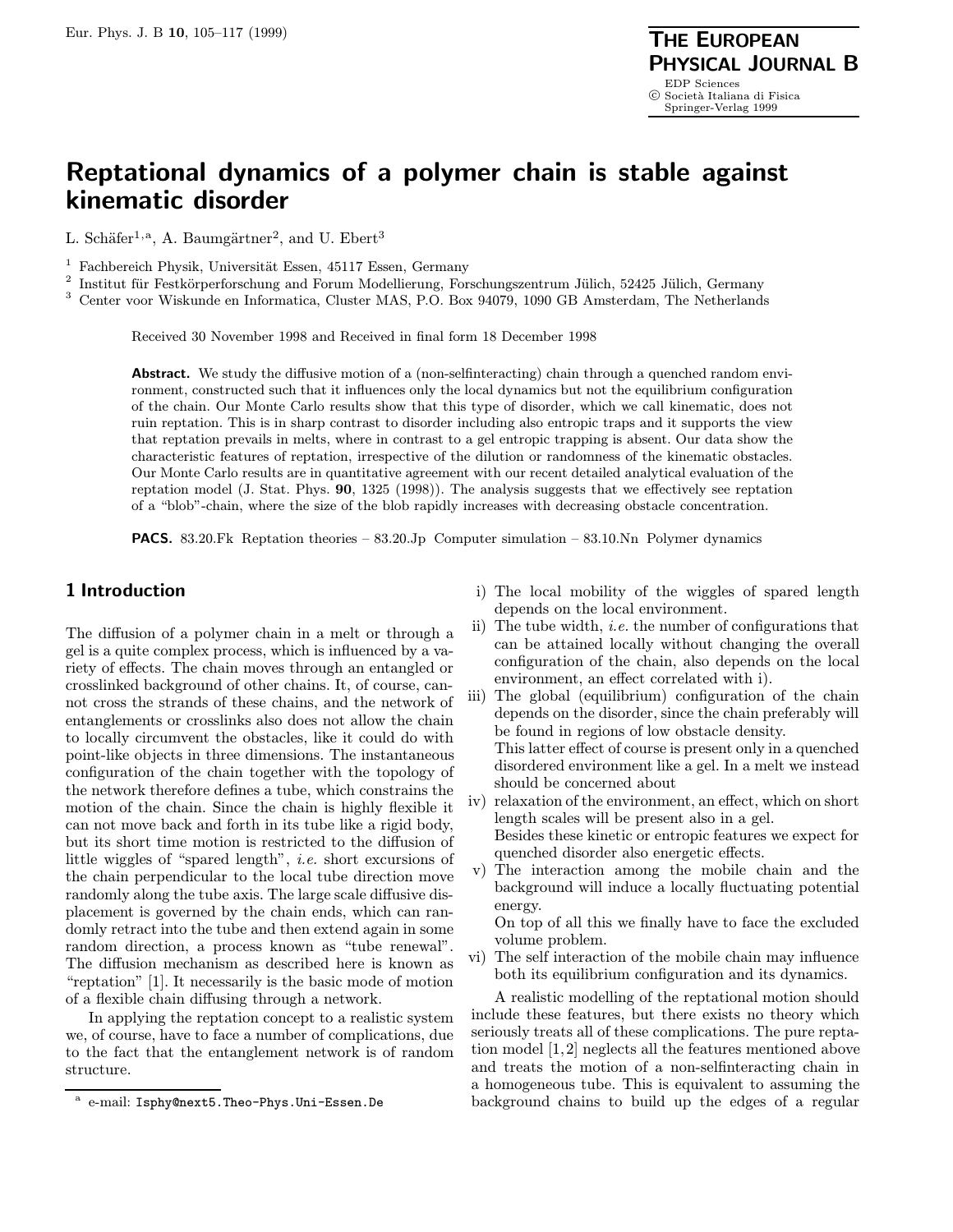lattice. It can be argued that the self-repulsion of the chain only changes the random embedding of the tube into its environment and therefore can be included without problems. Some attempts exist to include disorder effects, especially in the long time regime [3,4].

On the experimental side in particular numerous computer experiments have been carried through over the years (see, for instance [5–11]; physical experiments are reviewed in [12,13]), but due to the complexity of the systems and the limitation of the available chain lengths it is hard to interpret the results. The path often followed in analyzing the data relies on comparing to asymptotic results of the pure reptation model. Typically these asymptotic results are not truely born out, and the question whether this is due to some of the complications mentioned above or just implies that the chains considered are too short for the application of asymptotic results, remains unsolved.

To illustrate this point we consider the center of mass motion of the chain:

$$
g_{\text{cm}}(N,t) = \overline{\langle (\mathbf{R}_{\text{cm}}(t) - \mathbf{R}_{\text{cm}}(0))^2 \rangle}.
$$
 (1.1)

Here the pointed brackets stand for the equilibrium average over all initial chain configurations, as well as for the average over the quenched disordered environment. The bar denotes the average over all possible histories of the diffusion process. For long chains, pure reptation theory predicts this function to show two regimes:

$$
g_{\text{cm}}(N,t) \sim \begin{cases} t^{1/2}/N, T_0 \ll t \ll T_2 \\ t/N^2, T_2 \ll t. \end{cases}
$$
 (1.2)

Here  $N$  is the chain length,  $T_0$  denotes some microscopic time, and  $T_2 \sim N^2$  is the internal equilibration time of the chain. The last line in equation  $(1.2)$  implies the reptation result for the diffusion coefficient:  $D \sim N^{-2}$ . These results strictly are valid for  $N \to \infty$ . For medium sized chains,  $N \sim 100$ , however, simulations even of the pure reptation model indicate some different effective behavior [7,14]. In particular, data in the intermediate time regime  $T_0 \ll$  $t \ll T_2$  can be described by an effective power law  $g_{\rm cm} \sim$  $t^{\beta}, \beta \sim 0.6 - 0.8$ , and the diffusion coefficient decreases with a somewhat larger power of  $N$ . Now, quite similar effective laws result from a completely different model, where we ignore all topological constraints and treat the motion of an excluded volume chain in a quenched random potential [15]. Observing such behavior of  $g<sub>cm</sub>$  in some complicated system showing (some) features from the list i-vi, we therefore need additional information to identify the dominant mechanism.

To improve the situation we recently in some detail have evaluated the pure reptation model also for shorter chains [16]. The results will be recalled in Section 2. They provide us with a firm basis to study the influence of disorder on the reptational motion of the chain. To proceed further and clearly separate the different effects i-vi discussed above we here analyze a model where the disorder in the environment changes only the local mobility and the local tube width, but does not introduce global entropic or energetic traps. This is achieved by placing the polymer on a cubic lattice and the obstacles on the dual lattice. The distribution of obstacles we draw from a percolation model, where we study the whole range of obstacle densities  $1 - q$  from a dense ordered obstacle lattice  $(q = 0)$ to unconstrained Rouse type motion  $(q = 1)$ , *i.e.*, below and above the percolation threshold of the obstacles. In our model the equilibrium conformation of the chain stays unchanged, and we are concerned only with the kinematic effects of disorder, i.e., with points i) and ii) of our list. We have carried through extensive simulations, which reveal that such purely kinematic disorder does not ruin the reptational behavior. For sufficiently long chains we find all the qualitative features characteristic of reptation. With increasing dilution of the obstacles the chain length necessary for reptational motion increases. In particular it increases quite rapidly in the range where the obstacle network ceases to percolate. We do not see any indication of an anomalous suppression of the diffusion coefficient, as found in the presence of entropic or energetic traps [6,10], (points iii and v from our list). Indeed, all our results closely resemble those in a regular network of obstacles, but with a larger mesh size.

We are able to fit the data to our previous analytical results [16], established for a regular obstacle network of mesh size equal to the segment size of the polymer chain. We only have to adjust the chain length  $N_t$  used in the theory:  $N_t = N/n_B$ , where  $n_B \geq 1$  increases with increasing dilution of the obstacles. The theory thus should be interpreted as describing reptative motion of a "blob" chain, where the blob size  $n<sub>B</sub>$  depends only on the average density of the obstacles. Of course the internal dynamics of the blobs induces short time effects of motion "perpendicular to the tube", which are not covered by reptation theory.

Our results support the general belief that chains do reptate in a melt. The only effect which might be important in a melt and which is not included here, is the relaxation of the environment, (point iv from our list). This will lead to some time dependence of the local mobility, as well as to slow local displacements of the tube ("constraint release"). Now in general quenched disorder is found to be more relevant than annealed (time dependent) disorder, and since we found no qualitative effects of quenched kinematic disorder it seems unlikely that the annealed disorder existing in a melt will qualitatively change the results. We note that the coarse graining of the chain leading to the blob picture is well known in the analysis of data for melts. In this context the blob chain often is called "primitive chain", and  $n<sub>B</sub>$  is known as "entanglement length".

This paper is organized as follows. In Section 2 we briefly recall our previous analytical and numerical results [16,14] for reptation in a narrow tube formed by regularly spaced obstacles. In the following sections we present our new results in detail. In Section 3 we define the Monte Carlo model, and we discuss the data on the qualitative level. The quantitative analysis is carried through in Section 4 and Section 5 summarizes our conclusions.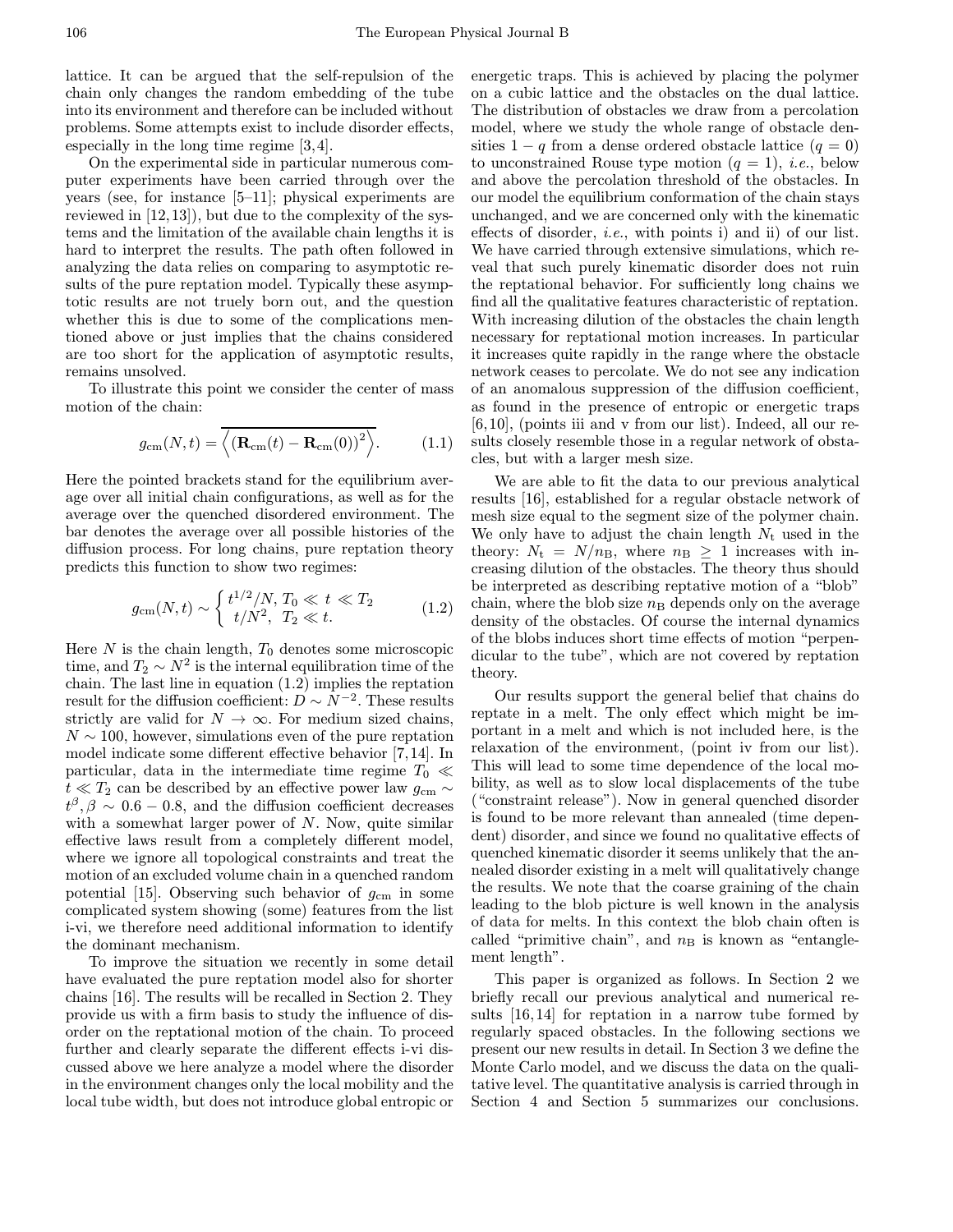The appendix collects relevant more complicated analytical expressions derived in [16].

# 2 Summary of reptation results through ordered obstacle lattices

We previously analyzed the reptative motion of a nonselfinteracting chain in a dense ordered network of obstacles. Specifically we calculated the motion of the jth segment in a chain of length N:

$$
g_1(j, N, t) = \overline{\langle (\mathbf{r}_j(t) - \mathbf{r}_j(0))^2 \rangle}.
$$
 (2.1)

In the long chain limit reptation theory predicts [1]

$$
g_1(j, N, t) \sim \begin{cases} t^{1/4}, & T_0 \ll t \ll T_2, \\ (t/N)^{1/2}, & T_2 \ll t \ll T_3, N \gg 1 \ (2.2) \\ t/N^2, & T_3 \ll t, \end{cases}
$$

where the reptation time  $T_3 \sim N^3$  is the time needed for the complete destruction of the original tube. For large, but finite  $N$ , our recent analytical results [16] show rich crossover behavior among these limiting laws and furthermore show that it needs very long chains to exhibit the limiting behavior (2.2). In particular the  $t^{1/2}$ -law, predicted to hold for  $T_2 \ll t \ll T_3$ , seems to be valid only far beyond the chain lengths which can be reached in present day computer experiments. (In physical experiments it, of course, is most difficult to measure the motion of individual segments.) Our results are rigorous as long as tube renewal can be neglected, but tube renewal can be taken into account in a seemingly quite good approximation. The analytical results, recalled in the appendix, compare very well to our simulations.

We also searched for signatures of reptation which are more significant than effective power laws. In comparison to the free diffusion of a Rouse chain in the absence of obstacles we identified two features of interest. First consider the ratio

$$
\mathcal{R}_{e/m}(N,t) = \frac{g_1(0,N,t)}{g_1(\frac{N}{2},N,t)}, \qquad (2.3)
$$

which measures the motion of the end segment relative to that of the central segment. For the free diffusion of a Rouse chain, this ratio takes a value of  $\mathcal{R}_{e/m} = 2$  for times  $t \lesssim T_2$ , where  $T_2 = O(N^2)$  now plays the role of the Rouse time. For reptational motion in a dense ordered obstacle lattice  $\mathcal{R}_{e/m}$  initially increases to reach a maximum at  $t \approx T_2$ . The height of the maximum depends on the chain length, and according to our approximate theory chain length, and according to our approximate theory<br>for  $N \to \infty$  it takes a limiting value  $4\sqrt{2} \approx 5.66$ . This strong enhancement of  $\mathcal{R}_{e/m}$  should be characteristic for reptation. It quantifies the greater mobility of the end segment, which for all times  $t \geq T_0$  explores the tube renewal, as compared to a central segment, which for times  $t \lesssim T_3$ is confined to the initial tube. In the limit of large times,  $t \to \infty$ , where the chain is displaced as a whole,  $\mathcal{R}_{e/m}$  for any model reduces 1, of course.

Another qualitative signature of reptation concerns the motion of the central segment relative to the center of mass:

$$
g_2\left(\frac{N}{2}, N, t\right) = \frac{\left(\mathbf{r}_{N/2}(t) - \mathbf{R}_{cm}(t) - (\mathbf{r}_{N/2}(0) - \mathbf{R}_{cm}(0))\right)^2}{\left\langle \left(\mathbf{r}_{N/2}(t) - \mathbf{R}_{cm}(t) - (\mathbf{r}_{N/2}(0) - \mathbf{R}_{cm}(0))\right)^2 \right\rangle}.
$$
 (2.4)

For large times this quantity for a noninteracting chain saturates at  $g_2\left(\frac{N}{2},N,t\to\infty\right)=R_g^2$ , where  $R_g$  is the radius of gyration of the chain. For smaller times it closely follows  $g_1\left(\frac{N}{2},N,t\right)$ . For a free Rouse chain,  $g_2$  after an initial increase  $g_2 \sim t^{1/2}$  at times  $t \approx T_2$  smoothly bends over to saturation. For a reptating chain it will experience the two first regimes of equation (2.2). Plotting  $g_2/t^{1/4}$  we, for reptation, thus expect to see an initial plateau, followed by an increase for  $t \gtrsim T_2$ , which for  $t \approx T_3$  crosses over to a decay  $g_2/t^{1/4} \sim R_g^2/t^{1/4}$ . In contrast to  $g_1/t^{1/4}$  the intermediate increase here is not mixed up with crossover behavior to free diffusion. It therefore is a clear signature of reptation, even if the intermediate asymptotic power law  $g_2/t^{1/4} \sim t^{1/4}, T_2 \ll t \ll T_3$ , is not reached.

We finally note that in our previous work we found it useful to consider besides  $g_1(j, N, t)$  also the cubic invariant

$$
\hat{g}_1(j, N, t) = \left\langle \sum_{\alpha=1}^3 (r_{j,\alpha}(t) - r_{j,\alpha}(0))^4 \right\rangle^{1/2}, \quad (2.5)
$$

which at least for a very narrow tube suffers much less from initial effects. Again the analytical expression is given in the appendix.

### 3 Monte-Carlo results

#### 3.1 The model

We start from a model first employed by Evans and Edwards [17]. The mobile polymer chain is represented by a random walk of  $N^{(\text{MC})} - 1$  steps ("segments") on a cubic lattice of lattice constant  $\ell_0 = 1$  and lattice vectors  ${\bf e}_{\alpha}, \alpha = 1, 2, 3, {\bf e}_{\alpha} \cdot {\bf e}_{\beta} = \delta_{\alpha\beta}$ . The instantaneous configuration of the chain then is fixed by the set of  $N^{(\text{MC})}$  bead positions { ${\bf r}_1,\ldots,{\bf r}_{N(MC)}$ }, and  ${\bf s}_j = {\bf r}_{j+1} - {\bf r}_j, |s_j| = \ell_0 = 1$ , is the vector of the jth segment. The ordered network of obstacles forms a second cubic lattice, of lattice constant  $\ell_1 = m\ell_0, m = 1, 2, \ldots$ , placed such that the lattice points coincide with centers of cells of the first lattice. Since by this construction the obstacles do not block places on the first lattice where the polymer moves, it is guaranteed that they do not affect the equilibrium configuration of the chain. In particular, erasing obstacles we do not create entropic traps.

As microscopic motion of the chain we allow moves of hairpins and of kinks. Here a hairpin is defined as two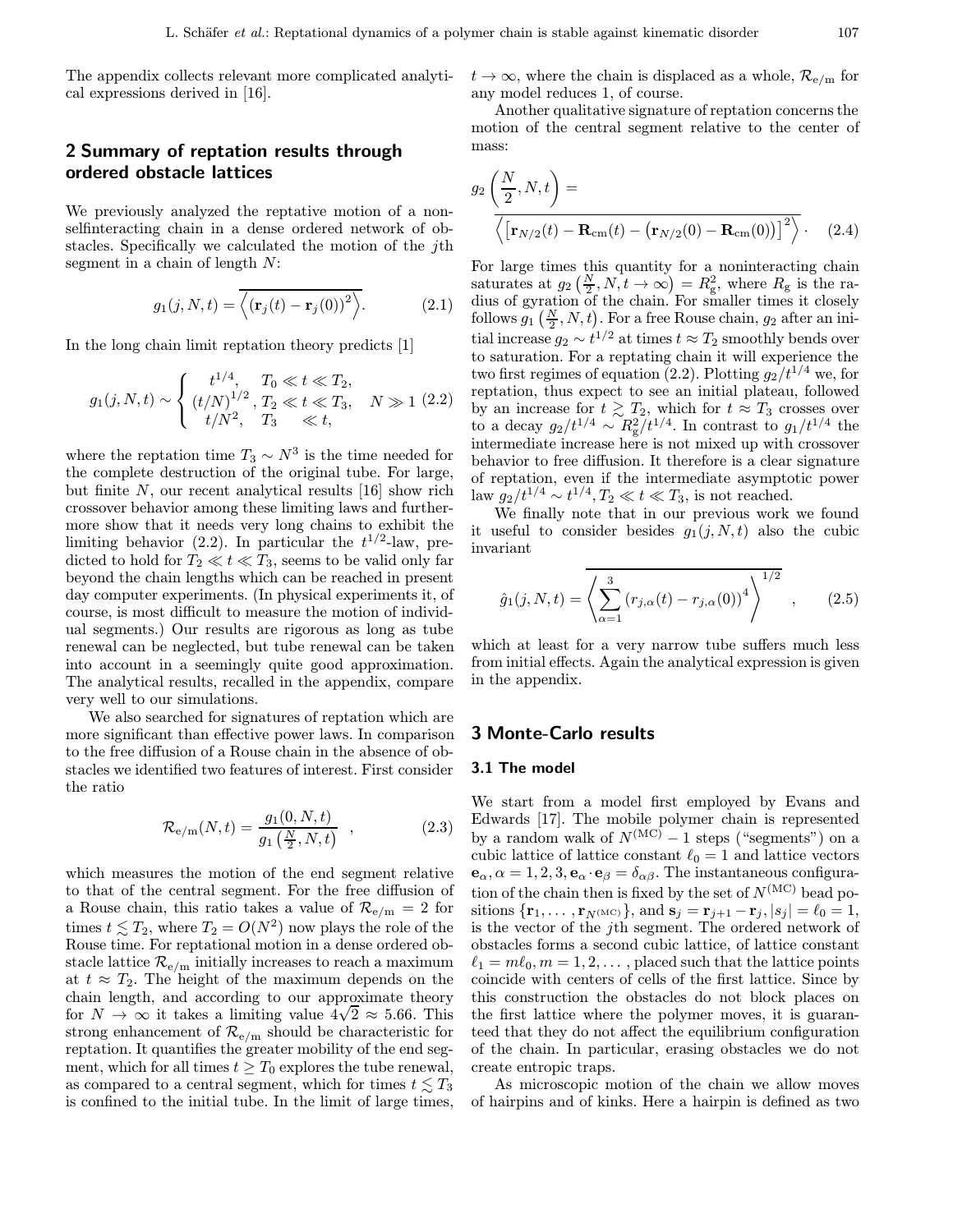subsequent segments of opposite direction:  $s_{j+1} = -s_j$ . In one move it can fold onto any of the six directions  $\mathbf{r}_{i-1} \pm$  $e_{\alpha}, \alpha = 1, 2, 3$ , with equal probability. Kinks consist of two subsequent segments orthogonal to each other. A kink jump interchanges the segment vectors:  $s_i = e_\alpha, s_{i+1} =$  ${\bf e}_{\beta} \rightarrow {\bf s}_i = {\bf e}_{\beta}, {\bf s}_{i+1} = {\bf e}_{\alpha}.$ 

The obstacles do not hinder hairpin moves, while kink jumps are allowed only if no obstacle crosses the square edged by the old and new segment vectors. We finally note that endsegments can move freely.

As is well known, in the absence of obstacles hairpin moves and kink jumps together yield Rouse dynamics. With an obstacle lattice of smallest lattice constant,  $\ell_1 = \ell_0 = 1$ , we suppress all kink jumps. The resulting pure hairpin dynamics yields reptation. This is the model we have analyzed in our previous work [14]. Here we start from this model  $(\ell_1 = 1)$ , and we randomly erase a fraction q of the edges of the obstacle lattice. As stressed above, this does not affect the equilibrium configuration of the chain, but it does change the dynamics, locally allowing for kink jumps. The local mobility becomes a quenched random variable. Our computer experiments cover all the range from  $q = 0$  (ordered dense lattice of obstacles, pure reptation) to  $q = 1$  (no obstacles, Rouse dynamics). The obstacle lattice percolates for  $q \lesssim 0.75$ , and near the percolation threshold we find strong and rapid variations, but no proper transition in the qualitative behavior.

Noting from our previous work that chains of length  $N^{(\text{MC})} = 160$  for  $q = 0$  very clearly show reptational behavior, we in our experiments systematically varied  $q$  for this chain length. For values  $q = 0.6, 0.74, 0.77$  close to the percolation threshold we also carried through experiments for longer chains, going up to  $N^{(\text{MC})} = 1280$  for  $q = 0.77$ . An individual run extends to 10<sup>8</sup> Monte Carlo steps, and we took a moving time average, extracting data up to  $t^{\text{(MC)}} = 10^7$  MC steps. We generally averaged over forty runs, each in a different realization of the disorder, but some experiments at high dilution ( $q \geq 0.74$ ) are taken with lower statistics. As we will see, in that range our analytical theory cannot reasonably be applied for the chain lengths considered, since the time window, where reptation dominates, becomes too small. We therefore here are content with less precise data, showing the qualitative trends. The mean square deviation of the data used in the quantitative analysis is less than 5% for  $t^{\text{(MC)}} = 10^7$ , and it rapidly decreases with decreasing time. Typical error bars are given in the plots.

To see the influence of the tube width and to compare to our results in a disordered environment we also carried through experiments with an ordered obstacle lattice of lattice constant  $\ell_1 = 2$ , *i.e.* with every second row of obstacles removed in all three spatial directions.

### 3.2 Center-of-mass motion

In Figure 1 we show some of our results for the center-ofmass motion, where we divided out the expected intermediate asymptotics  $g_{\text{cm}}(t) \sim t^{1/2}/N$ . Figure 1a shows the results for  $N^{(\text{MC})} = 160$  and degrees of dilution q covering



Fig. 1.  $\log_{10}(N^{(\text{MC})}g_{\text{cm}}(N,t)/(t^{(\text{MC}}))^{1/2})$  as function of  $\log_{10} t^{\text{(MC)}}$ . (a) Simulation data for  $N^{\text{(MC)}} = 160$ . Values of q as given. The full lines represent the data for ordered systems  $\ell_1 = 1$  (*i.e.*  $q = 0$ ),  $\ell_1 = 2$ , or  $q = 1$  (*i.e.* Rouse). Error bars, showing the mean squared deviation, are given for  $\log_{10} t^{\text{(MC)}} = 7$  and 6, the latter being almost invisible. (b) Data for  $q = 0.6$  and  $N^{(\text{MC})} = 80, 160, 320, 640$ . Error bars as in  $(a)$ .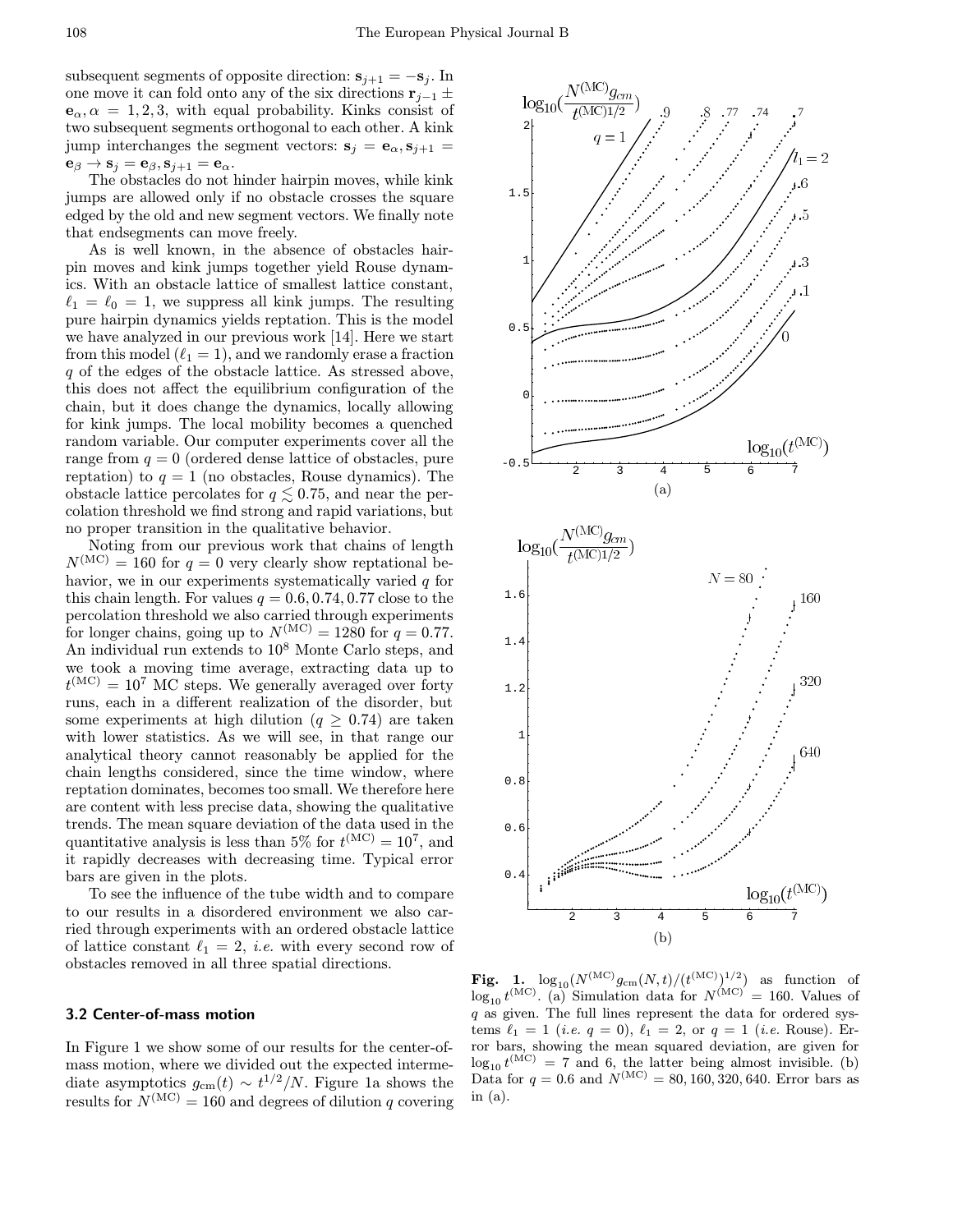

Fig. 2.  $\log_{10} D/D_{\text{Rouse}}$  as function of q for  $N^{(\text{MC})} = 160$ .

the whole range  $0 < q < 1$ . We also included the results found for ordered obstacle lattices  $\ell_1 = 1, 2$  and the result for the free Rouse chain  $(q = 1)$ . As a first observation we note that up to dilution  $q = 0.6$  the results closely resemble those in an ordered lattice of obstacles. Indeed the curve for the ordered obstacle lattice  $\ell_1 = 2$  nicely falls among the others. The results somewhat change their character in the fairly small interval  $0.7 \le q \le 0.77$ , comprising the percolation threshold. For larger  $q$ -values we see Rouse-type behavior, weakly modified by the disorder.

Searching for power law behavior, we easily can find parameter ranges where the data over one to two decades follow a law  $g_{\text{cm}} \sim t^{\beta}$ , for almost any  $\beta$  in the interval  $1/2 \lesssim \beta \lesssim 1$ . In the range  $0.3 \lesssim q \lesssim 0.6$  there even seems to hold the expected intermediate law  $g_{\rm cm} \sim t^{1/2}$ . This at first is somewhat surprising, since such behavior for  $N^{(\text{MC})}$  = 160 is not found in the ordered lattice  $\ell_1 = 1$ , and we know from Figure 12 of [14] that even with such a dense regular obstacle lattice it needs longer chains to observe that law. Indeed we here are mislead by initial effects. This is clearly shown in Figure 1b, where we plot data for  $q = 0.6$  and several chain lengths. The  $t^{1/2}$ -plateau seen for  $N^{(\text{MC})} = 320$  is a transient feature, not stable against increasing chain length. We expect the proper plateau for  $q = 0.6$  to develop only for  $N^{\text{(MC)}} \geq 640.$ 

For  $\widetilde{N}^{(\mathrm{MC})} \leq 160$  we can estimate the diffusion coefficient from the large-time behavior of  $g_{\rm cm}$ . Figure 2 shows our results for  $N^{(\text{MC})} = 160$  as function of q. We see some rapid variation near the percolation threshold (note the logarithmic scale of  $D/D_{\text{Rouse}}$ !), but a purely monotonic behavior for all values of  $q$ , *i.e.* no sign of dropping below the reptation limit. This is in contrast to results found for disorder inducing entropic or energetic traps [10].

#### 3.3 Motion of the central segment

In our previous work we found that the intermediate  $t^{1/4}$ regime for the motion of the central segment shows up most clearly in the cubic invariant  $\hat{g}_1$  (Eq. (2.5)). The initial behavior of the second moment  $g_1$  (Eq. (2.1)) suffers from a slow transient that reflects the discreteness of the

basic stochastic process. The same feature is found here, and we therefore in Figure 3 show results for  $\hat{g}_1$ . Our data for  $N^{(\text{MC})} = 160$  are given in Figure 3a. We observe the same trend as found for the center-of-mass in Figure 1a. Reptation like behavior persists up to  $q = 0.7$ , and transforms into weakly modified Rouse type behavior in the interval  $0.7 \lesssim q \lesssim 0.8$ . The data for the ordered obstacle lattice  $\ell_1 = 2$  nicely fall between the curves  $q = 0.6, 0.7$ . For  $q \leq 0.6$  the  $t^{1/4}$ -plateau is clearly developed, with small, but visible, initial effects, which for  $q = 0.5, 0.6$ , or  $\ell_1 = 2$  produce a shallow maximum. As is illustrated by the lower set of curves in Figure 3b, we here indeed observe the intermediate asymptotics, even for  $q = 0.6$ .

The data shown in Figures 1a, 3a might lead to the suspicion that reptation generally breaks down near the percolation threshold. We believe this to be not the case, and a first hint is given by the data of Figure 3b, where we show  $\hat{g}_1/t^{\text{(MC)}1/4}$  for  $q = 0.6, 0.74, 0.77$  and increasing chain lengths. With increasing  $q$  we clearly see a strong increase of the initial effects, so that the range of  $t^{1/4}$ behavior only begins for larger  $t$ . But we also see that for q fixed the data with increasing  $N^{(\text{MC})}$  bend over towards reptational behavior. The data for  $q = 0.74, N^{(\text{MC})} = 640,$ show a small plateau, quite similar to that found for  $q = 0.6, N^{\text{(MC)}} = 80.$  The data  $q = 0.77, N^{\text{(MC)}} = 1280,$ resemble those for  $q = 0.74, N^{(\text{MC})} = 160$  or 320. This suggests that reptation survives also beyond the percolation threshold of the obstacle lattice, but that the chain length necessary to observe it, increases dramatically.

According to our previous findings a clear signature of reptation can be found by measuring  $g_2(\frac{N}{2}, N, t)$ , which gives the motion of the central segment relative to the center-of-mass. In the interval  $T_2 \lesssim t \lesssim T_3$  reptation leads to an increase of  $g_2/t^{1/4}$ . This increase is due to spared length diffusing in from the chain ends, and it is cut off by the tube renewal. Figure 4a shows data for  $N = 160$ . For  $q \leq 0.6$  and also for  $\ell_1 = 2$  the expected maximum is clearly seen, and the reptation mechanism must be valid. With increasing  $q$  the maximum, however, becomes less and less pronounced, and for  $q > 0.7$  the structure of a plateau followed by a maximum is lost, indicating that the interval  $T_2 \lesssim t \lesssim T_3$  becomes too short. As expected the maximum becomes stronger with increasing chain length, as illustrated in Figure 4b for  $q = 0.6$ . We note that even in the initial range the data for different chain lengths do not fall on top of each other. Comparing to Figures 1b, 3b, we see that this reflects initial effects in the behavior of the center of mass.

Analyzing the data for  $q = 0.77$  we do not find a structure similar to Figure 4b even for  $N^{(\text{MC})} = 1280$ . In view of Figure 3b this is not too surprising, since, as shown there, the time window where reptation might dominate, shrinks rapidly.

#### 3.4 Motion of the end segment

As we have found previously, the motion of the end segment shows very large initial effects, which are due to two different sources. First, the end segment in a single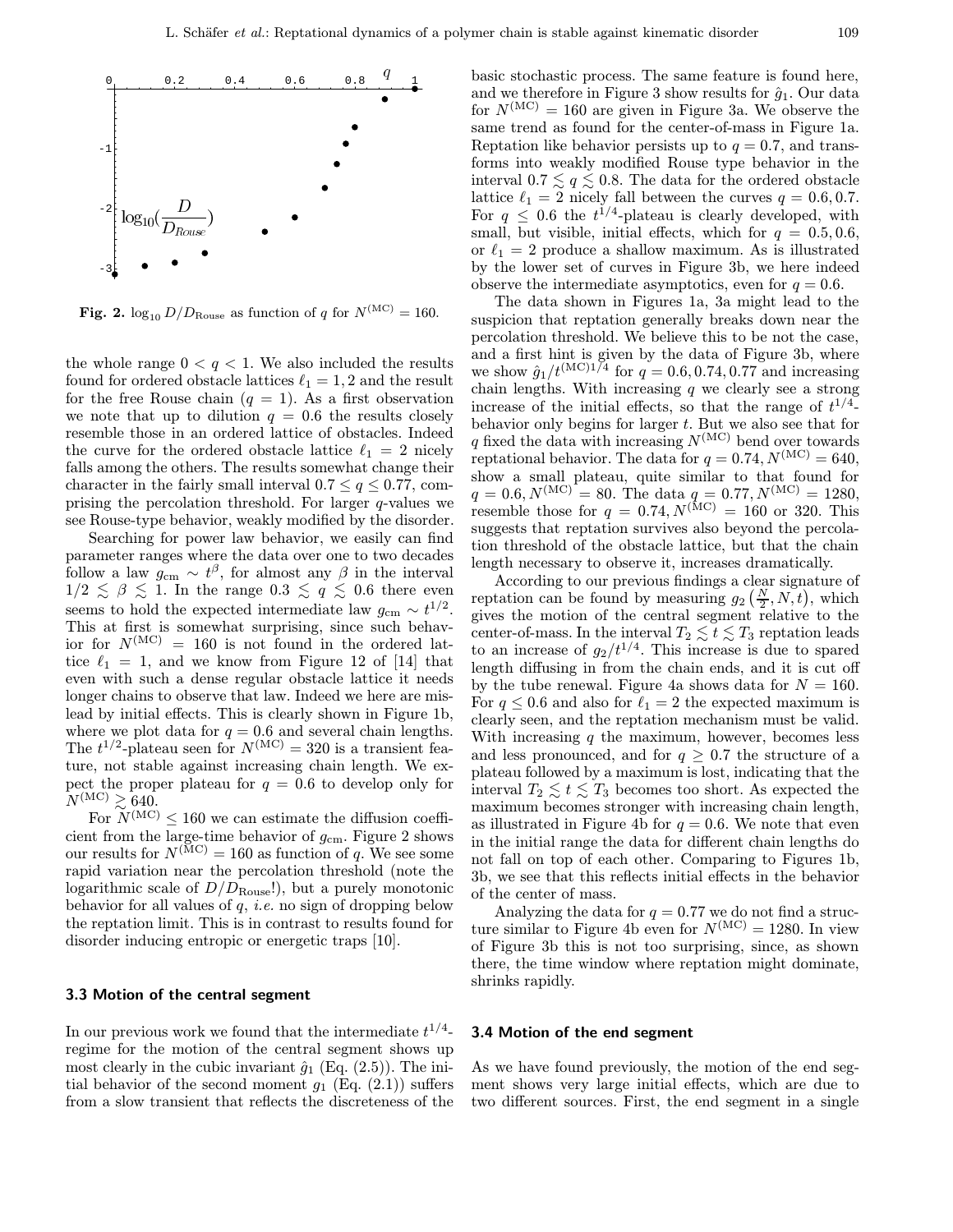

Fig. 3.  $\log_{10} (\hat{g}_1 (\frac{N}{2}, N, t) / (t^{(MC)})^{1/4})$  as function of  $\log_{10} t^{(MC)}$ . (a) Data for  $N^{(MC)} = 160$ , plot corresponding to Figure 1a. (b) Data for  $q = 0.6, N^{(\text{MC})} = 80, 160, 320, 640$  (from the left), shown as points;  $q = 0.74, N^{(\text{MC})} = 80, 160, 320, 640$  (crosses);  $q = 0.77, N^{\text{(MC)}} = 160, 320, 640, 1280 \text{ (circles)}.$ 

Monte Carlo step jumps a mean square distance  $c_1$  =  $2\ell_0^2 = 2$ , an effect not taken into account in the reptation model. (The corresponding correction for an interior segment is much smaller:  $c_0 = 2/9$ .) The second and less trivial effect is inherent in the reptation model. To calculate  $g_1(0, N, t)$  we have to determine the maximal retraction into the tube of chain end  $j = 0$  within the time interval  $t$ . This is a complicated problem which analytically we could solve only approximately. We found that the correlations inherent in the reptational process together with the discreteness of the elementary motion yield a result which only very slowly and for very long chains develops the expected intermediate  $t^{1/4}$  behavior. This finding is in agreement with our Monte Carlo results for the dense regular obstacle lattice  $\ell_1 = 1$ . The same effects clearly are present here. We therefore do not show our results for  $g_1(0, N, t)/t^{1/4}$ , and only note that a plot of the data for  $N^{(\text{MC})} = 160$  closely resembles Figures 1a, 3a. For  $q \leq 0.6$ the results are similar to those for ordered obstacle lattices, and they approach Rouse-type behavior for  $q \geq 0.8$ . The curve for  $\ell_1 = 2$  falls in between the data with dilutions  $q = 0.6, q = 0.7$ .

The behavior of the ratio  $\mathcal{R}_{e/m} = g_1(0, N, t)$ /  $g_1\left(\frac{N}{2},N,t\right)$  is of more interest. As recalled in Section 2, a clear increase of this ratio above the Rouse value  $\mathcal{R}_{e/m} = 2$ is one signature of reptation. Furthermore the maximum of  $\mathcal{R}_{e/m}$  should be attained for  $t \lesssim T_2$ , a time range that is easily reached in simulations. A significant test of this prediction therefore is much easier than the observation of the structure in  $g_2\left(\frac{N}{2},N,t\right)/t^{1/4}$ , expected for larger

times  $T_2 \lesssim t \lesssim T_3$ . Figure 5 shows our results for  $\mathcal{R}_{e/m}$ for dilutions  $q = 0.6$  and  $q = 0.77$ . For  $q = 0.6$  we find pronounced maxima, the height increasing with increasing  $N^{(\text{MC})}$ . The set of curves is quite similar to the results found for the regular obstacle lattice,  $\ell_1 = 1$ , (see [14], Fig. 9). Again we conclude that the chains clearly exhibit reptational motion. We, however, here observe a quite similar trend for  $q = 0.77$ , *i.e.*, above the percolation threshold. Except of the slope of the initial increase there is no significant difference compared to the data for  $q = 0.6$  and maximal values  $\mathcal{R}_{e/m}^{[\text{max}]} \approx 3$  are reached. This suggests that also above the percolation threshold, reptation will be the dominant mode of motion beyond some short time regime, provided the chains are long enough. The "short time" regime, however, may be very large.

Figure 6 supports that view. We there have plotted the measured maxima of  $\mathcal{R}_{e/m}$  against the dilution q. For  $N^{(\text{MC})} = 160$  we see a steep decrease for  $0.6 \le q \le 0.8$ , but the increase of the maxima with increasing chain length  $N^{(\text{MC})}$  for  $q = 0.77$  is quite similar to that found for smaller q.

### 3.5 Discussion

Our results show that medium sized chains do reptate in a percolating irregular network of obstacles, which modifies the local kinetics only, and does not change the equilibrium configuration. Indeed, for  $q \lesssim 0.6$  the results in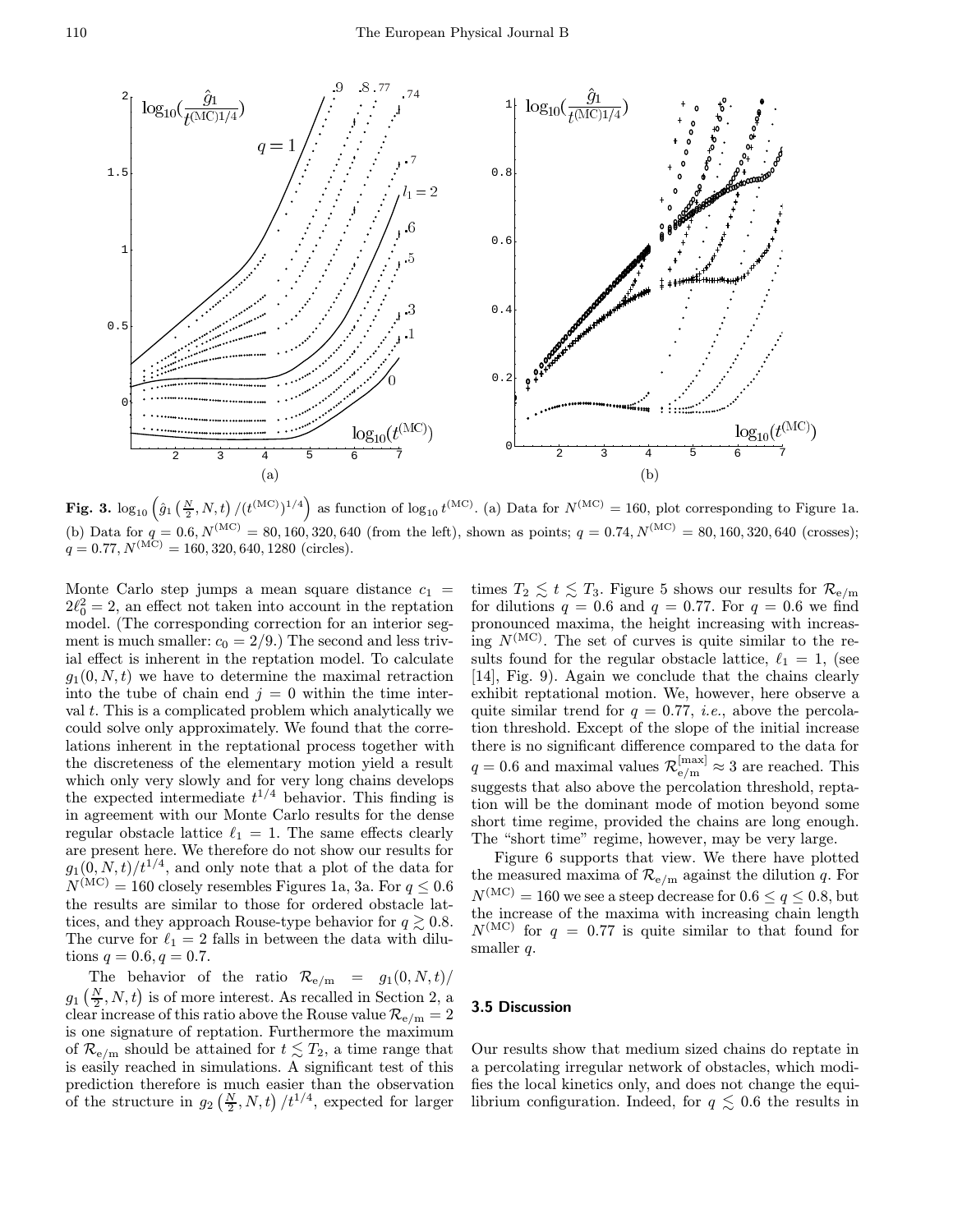

Fig. 4.  $\log_{10}\left(g_2\left(\frac{N}{2},N,t\right)/(t^{\rm{(MC)}})^{1/4}\right)$ as function of  $\log_{10} t^{\text{(MC)}}$ . (a) Data for  $N^{\text{(MC)}} = 160$  and q-values as given. The curves represent data in the ordered lattices  $\ell_1 = 1$ and  $\ell_1 = 2$ . The broken line corresponds to saturation:  $R_{\rm g}^2/(t^{\rm (MC)})^{1/4}$ . (b) Data for  $q=0.6, N^{\rm (MC)}=80, 160, 320, 640$ (from the left). Lines serve to guide the eye.

all respects are most similar to reptation in an ordered network. This suggests that the effect of disorder in that range of  $q$  can be modelled by considering the motion of a chain through an effective ordered network of properly adjusted bond length. This amounts to adjusting the width of the effective tube, or the blob size, equivalently. We will pursue this idea in the next section.

Above the percolation threshold the characteristic features of reptation rapidly are lost for shorter chains, but we have evidence that with increasing chain length we again enter the reptational regime. This implies that the main effect of passing over the percolation threshold is a rapid decrease of the effective number of entanglements.



**Fig. 5.**  $\mathcal{R}_{e/m}$  (Eq. (2.3)) as function of  $\log_{10} t^{\text{(MC)}}$ . The data are corrected for initial effects by subtracting  $c_1 = 2$  or  $c_0 = 2/9$  from the endpoint or the mid-point motion. Data:  $q = 0.6, N^{\text{(MC)}} = 80, 160, 320, 640$  (points, from the left).  $q = 0.77, N^{(\text{MC})} = 160, 320, 640, 1280$  (circles). The broken line gives the theoretical value  $4 \cdot 2^{1/2}$  for the maximum in the long chain limit.



**Fig. 6.** Maxima of  $\mathcal{R}_{e/m}$  as function of q. Symbols:  $(\times)$  $N^{(\rm MC)}~=~80;$  (•)  $N^{(\rm MC)}~=~160;$  (⊙)  $N^{(\rm MC)}~=~320;$   $(+)$  $N^{(\text{MC})} = 640$ ; ( $\bullet$ )  $N^{(\text{MC})} = 1280$ . The reptation prediction for  $N \to \infty$  is the dotted line. The Rouse value  $\mathcal{R}_{e/m}^{[max]} = 2$ coincides with the q-axis.

However, the density of entanglements does not vanish for any  $q < 1$ . A naive estimate is given by the probability to find four occupied bonds of the obstacle lattice  $(\ell_1 = 1)$ , forming a square. The probability to find such a "slip link" surrounding a given bond of the lattice, where the polymer moves, equals  $(1 - q)^4$ . Thus on the average a polymer of length N will pass through  $(1 - q)^4 N$  slip links, and stability of reptational motion also in very dilute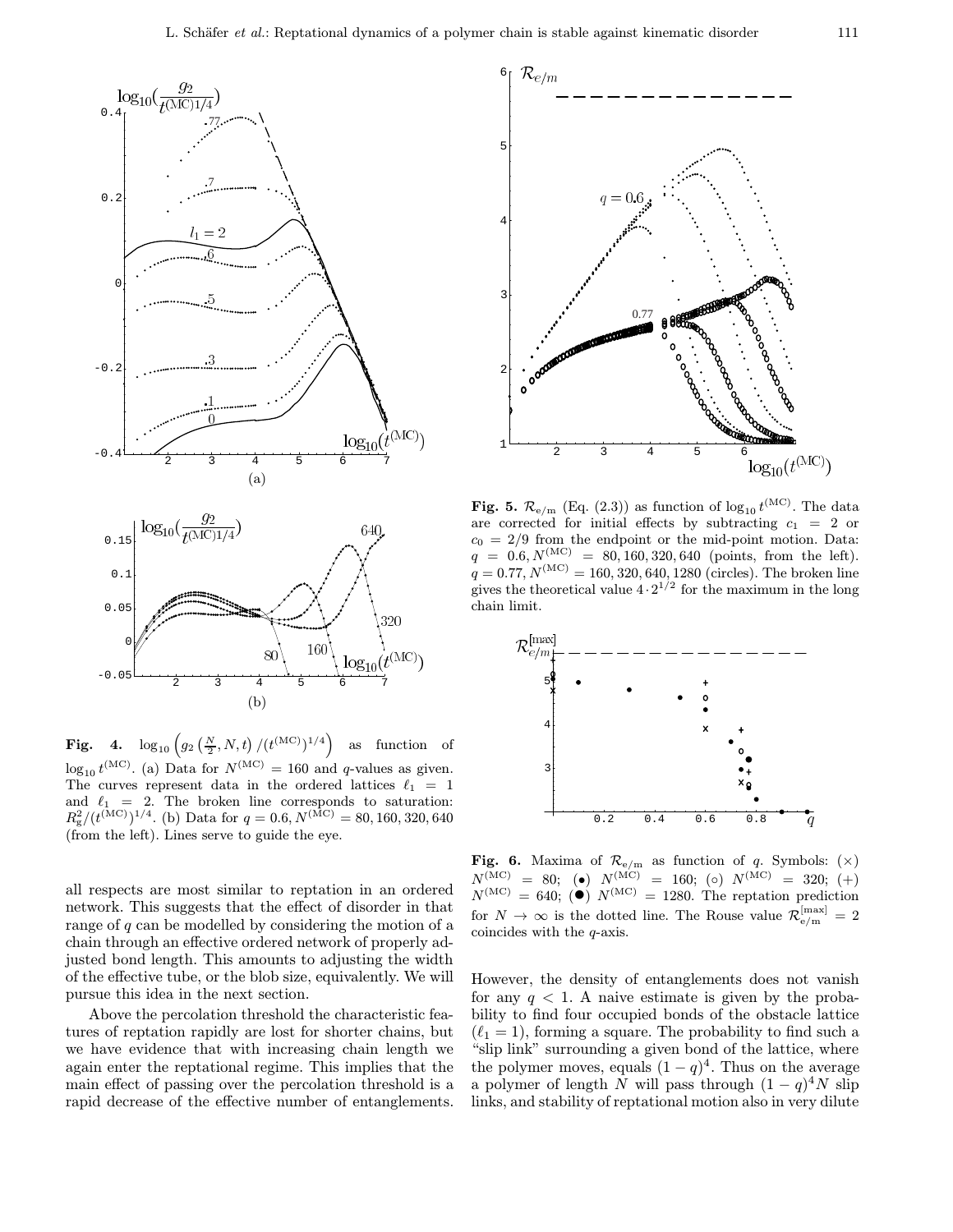systems amounts to the statement that a finite number of slip links on the chain is sufficient to enforce reptation on large time scales. Calculating  $(1 - q)^4 N^{(\text{MC})}$  for  $q = 0.77$ ,  $N^{(\text{MC})} = 1280$ , or  $q = 0.74$ ,  $N^{(\text{MC})} = 640$ , we find values of 3.6 or 2.9, respectively. This clearly is only a lower bound for the number of entanglements, and the analysis of the next section suggests that the effective number of entanglements may be larger, but not dramatically so.

# 4 Quantitative comparison to reptation theory

### 4.1 Parameters

In previous work [14] we have found that the data for the dense ordered obstacle lattice  $\ell_0 = 1$  are consistent with the results of an analytical evaluation [16] of the reptation model. The agreement is excellent for the motion of the central segment in the time range  $t \ll T_3$ , where tube renewal is negligible. For larger times  $t \approx T_3$  or for the motion of the end segment in all the regime  $t < T_3$ , tube renewal is important. We suggested a "mean hopping rate" approximation, which ignores correlations, and which accounts quite well for tube renewal corrections on the motion of the inner segments. It somewhat underestimates the motion of the end segment. In the appendix we recollect those of our analytical results needed here.

The theory models the wiggles of spared length as noninteracting particles, which randomly hop along the chain. The model involves some parameters, which can well be estimated by order of magnitude, but which cannot be fixed precisely a priori. These are the hopping probability p and the equilibrium density  $\rho_0$  of the particles on the chain, as well as the spared length  $\ell_{\rm s}$  per particle. We also should note the segment size  $\ell_{\rm B}$  of the chain, which did not show up explicitely in our previous work, since the dense regular obstacle lattice and the lattice on which the polymer moves were taken to have the same lattice constant:  $\ell_1 = \ell_0 = 1$ . Then clearly  $\ell_B$  is to be identified with  $\ell_0$ , but for more diluted obstacle configurations such identification is not obvious. Below we will find that both in the ordered lattice  $\ell_1 = 2$  and in the disordered obstacle lattices the theory describes the motion of an effective blob chain, with  $\ell_B > \ell_0$ . We note that both  $\ell_s$  and  $\rho_0$  are defined with respect to  $\ell_{\rm B}$ . In particular, the dimensionless parameter  $\ell_s$  is the spared length per particle, measured in fractions of the segment size  $\ell_{\rm B}$ .

It turns out that the choice of the hopping probability p is fairly irrelevant, provided we express our results in terms of  $\hat{t} = pt$ . It weakly influences the results for  $\hat{t} \lesssim 1$ , only. We therefore follow [14] in setting  $p = 1/5$ , and we do not consider this parameter any more. We thus are left with three the model parameters  $\ell_{\rm B}, \ell_{\rm s}$ , and  $\rho_0$ . The most relevant parameter of the model is the combination  $\ell_{\rm B}^2$   $(\ell_{\rm s}^2 \rho_0)^{1/2}$ , which determines the motion of the central segment for  $T_0 \ll t \ll T_3$ . Tube renewal effects and the ratio  $\mathcal{R}_{e/m}$  are sensitive to  $\ell_B^2$  (or  $\ell_s^2 \rho_0$ ) separately, which thus makes for a second important parameter. Finally,  $\rho_0$  influences the size of the initial effects found in  $g_1$ , but not in  $\hat{g}_1$ . For long chains, where  $T_0 \ll T_2$ , it is only of secondary importance.

In comparing to the simulation data we first have to relate the Monte Carlo chain length  $N^{(\text{MC})}$  to the theoretical chain length  $N = N_t$ . Previously (see [14], Sect. II.C) we used  $N_t = N^{(\text{MC})} - 3$ , where the correction takes into account that  $N^{(\text{MC})}$  counts the beads whereas  $N_t$  counts the segments, and that the theory does not account for the rapid jumps of the end segments. In the present work we must be prepared for the theory to describe a coarse grained chain of effective segment size  $\ell_{\rm B}$ , and we determine  $N_t$  by equating the end-to-end distances of the Monte Carlo chain and the theoretical chain. We thus find

$$
N_{\rm t} = \left(N^{\rm (MC)} - 3\right) / \ell_{\rm B}^2,\tag{4.1}
$$

and we identify the number of elementary segments (of size  $\ell_0 = 1$ ) per blob as  $n_B = \ell_B^2$ . Furthermore we have to introduce a time scale  $\tau$  that relates  $\hat{t}$  to the Monte Carlo time  $t^{\text{(MC)}}$ :

$$
\hat{t} = \tau t^{\text{(MC)}}.\tag{4.2}
$$

Finally the motion of the Monte Carlo chain will be affected by the larger tube width. We therefore should subtract a (constant) contribution due to motion perpendicular to the tube axes. We thus for the central segment write

$$
g_1\left(\frac{N_{\rm t}}{2}, N_{\rm t}, \hat{t}\right) = g_1^{\rm (MC)}\left(\frac{N^{\rm (MC)}}{2}, N^{\rm (MC)}, t^{\rm (MC)}\right) - b_1
$$

$$
\hat{g}_1\left(\frac{N_{\rm t}}{2}, N_{\rm t}, \hat{t}\right) = \left[\left(\hat{g}_1^{\rm (MC)}\left(\frac{N^{\rm (MC)}}{2}, N^{\rm (MC)}, t^{\rm (MC)}\right)\right)^2 - b_2^2\right]^{1/2}.
$$
(4.3)

In the ordered obstacle lattice  $\ell_1 = 1$  the parameter  $b_1$  coincides with  $c_0 = 2/9$  (see [14], Eq. (2.10)). Previously we found that the effects of  $c_0$  and of  $\rho_0$  are most similar, so that a change of one of these parameters can be compensated by changing the other. The same observation holds here, and we can therefore set one of these parameters to some reasonable value from the outset. In the sequel we choose

$$
b_1 = \frac{\ell_{\rm B}^2}{6} \,. \tag{4.4}
$$

This is motivated by noting that the segment size  $\ell_{\rm B}$  of the theoretical chain will play the role of the end-to-end distance of an effective blob of the Monte Carlo chain. The average transverse excursions of a specific segment will be average transverse excursions of a specific segment will be order of the radius of gyration  $\ell_B/\sqrt{6}$  of this blob.

Similar corrections for excursions not accounted for by the theoretical model clearly apply also for the end segment. Since, however, the theory for the end segment is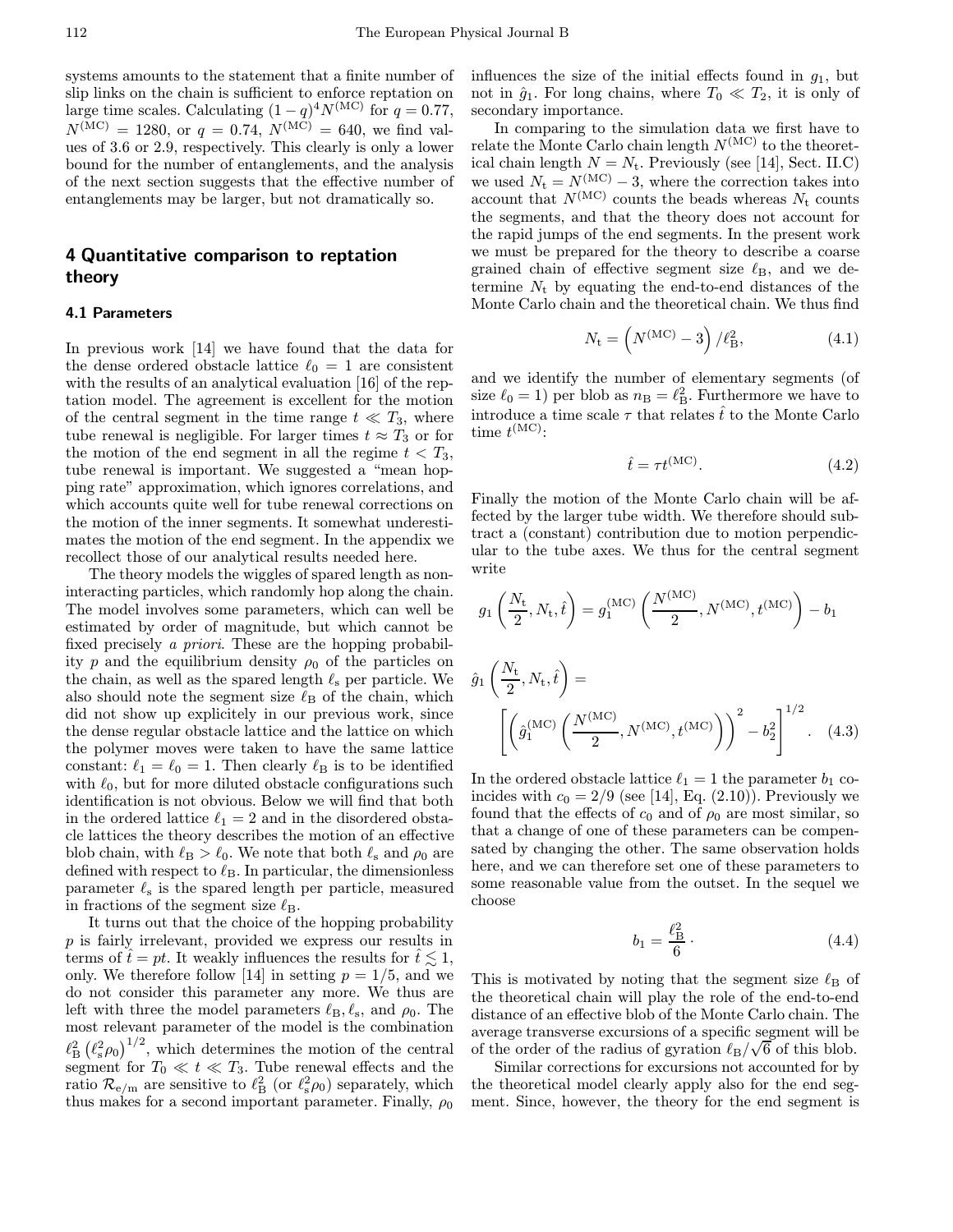**Table 1.** Maximal values of  $\mathcal{R}_{e/m}$  in the ordered obstacle lattices.

|                             | MC)<br>$\Omega$<br>ಀ     | 1 <sub>7</sub>    | -37               | חח                       | 157  | 217      | 637 |
|-----------------------------|--------------------------|-------------------|-------------------|--------------------------|------|----------|-----|
| $\mathbf{D}$ max<br>"e<br>m | $=$                      | 16                | 4.50              | 4.80                     | 5.07 | 5.18     | 5.5 |
|                             | $\overline{\phantom{0}}$ | $\qquad \qquad -$ | $\qquad \qquad -$ | $\overline{\phantom{0}}$ | 4.26 | $4.56\,$ | 4.9 |

not on the same level of rigour as for the central segment, we do not try to introduce corresponding corrections, except that we always subtract the contribution of local jumps,  $c_1 = 2$ . In particular, the Monte Carlo value of the ratio  $\mathcal{R}_{e/m}$  is determined by subtracting  $c_1$ or  $c_0$  from the motion of the end segment or the central segment, respectively.

### 4.2 Effects of a wider regular tube

We first analyze the data for the ordered obstacle lattice  $\ell_1 = 2$ . This will give us some feeling for the typical effects of the tube width on the reptational behavior.

In [16], Section IV, we have given an expression for the motion of the central segment  $g_1\left(\frac{1}{2}N_t, N_t, t\right)$ , which is exact for  $T_0 \ll t \ll T_3$ . The result depends on two rescaled variables, which in terms of the Monte Carlo variables can be expressed as

$$
\ell_{\rm B}^2 \tilde{t}^{1/4} = \ell_{\rm B}^2 \left(\ell_{\rm s}^2 \rho_0\right)^{1/2} \left(\tau t^{\rm (MC)}\right)^{1/4}
$$

$$
\frac{\hat{t}}{N_{\rm t}^2} = \frac{\ell_{\rm B}^4}{\left(N^{\rm (MC)} - 3\right)^2} \tau t^{\rm (MC)} \quad , \tag{4.5}
$$

(see also the appendix). Comparing theory and experiment in that time window we determine the combinations  $\ell_{\rm B}^2$   $(\ell_{\rm s}^2 \rho_0)^{1/2} \tau^{1/4}$  and  $\ell_{\rm B}^4 \tau$  with high precision. The uncertainty is of the order of 1 % or less. Due to the scaling properties we however gain no information on  $\ell_B^2$  and thus on the tube width.

Such information is contained in the maximal value  $\mathcal{R}^{[\text{max}]}_{e/m}$  taken by the ratio  $\mathcal{R}_{e/m}$  as function of t for  $t \approx T_2$ . For the dense obstacle lattice  $\ell_{\text{B}} = \ell_1 = \ell_0 = 1$  we have found that  $\mathcal{R}_{e/m}^{[max]}$  depends on  $N_t = N^{(MC)} - 3$ . Table 1 gives the previously determined values, together with the values found here for  $\ell_1 = 2$ . As is obvious, the chains for  $\ell_1 = 2$  correspond to shorter chains embedded in the dense obstacle lattice  $\ell_1 = 1$ . We now determine  $N_t$  for  $\ell_1 = 2$  as the value of the chain length, that yields the observed value  $\mathcal{R}_{e/m}^{[max]}$  for dense obstacles,  $\ell_1 = 1$ . We thus map the Monte Carlo chain onto a shorter reptating blob chain. The chain length dependence of  $\mathcal{R}_{e/m}^{[\text{max}]}$  is not very strong, (in fact it saturates for  $N \to \infty$ ), and we therefore cannot determine the values of  $N_t$  with high precision. The three chain lengths used in our experiments yield values  $\ell_{\rm B}^2 = (N^{\rm (MC)} - 3)/N_{\rm t} \approx 6.5 - 7.5$ . This uncertainty, however, is quite tolerable, just because the results are not to sensitive to  $\ell_{\rm B}^2$  (or  $N_{\rm t}$ , equivalently). We choose



Fig. 7. Motion of the central segment for the ordered obstacle lattice  $\ell_1 = 2$ , as function of  $\log_{10} \hat{t}$ . Chain lengths  $N^{(\mathrm{MC})}$  = 160, 320, 640 (from the left). Dots: Simulation  $\text{data.} \text{ (a) } \log_{10} \left( g_1\left(\frac{N_\text{t}}{2}, N_\text{t}, t \right) / g_{1, \text{ass}}(t) \right), \text{ where } g_{1, \text{ass}}(t) =$  $2\ell_B^2(\ell_s^2\rho_0)^{1/2}\pi^{-3/4}\hat{t}^{1/4}$  gives the intermediate asymptotic power law, valid for  $T_0 \ll t \ll T_2$ . Full lines: tube renewal neglected (Eq. (A.2)); broken lines: with tube renewal (Eq. (A.1)). The horizontal broken line represents the intermediate asymptotics. (b)  $\log_{10} (\hat{g}_1(\frac{N_{\rm t}}{2}, N_{\rm t}, t) / \hat{g}_{1,ass}(t))$ ,  $\hat{g}_{1,ass}(t) = \sqrt{\frac{\pi}{2}} \hat{g}_{1,ass}(t)$ Curves represent the theory without tube renewal (Eq. (A9)). All analytical curves end at  $T_3(N^{(\text{MC})})$ , determined from the motion of the end segment:  $\langle (\mathbf{r}_0(T_3) - \mathbf{r}_0(0)^2) \rangle = R_g^2$ .

 $\ell_{\rm B}^2 = 7.5$ , with a resulting value of  $b_1 = \ell_{\rm B}^2/6 = 1.25$ .  $b_2$  (Eq. (4.3)) should be of the same order of magnitude. Finally we determine  $\rho_0$  by adjusting the initial behavior of  $g_1\left(\frac{1}{2}N_t, N_t, \hat{t}\right)$ .

The resulting fits are shown in Figures 7 and 8. We used parameters

$$
\begin{array}{ll}\n\ell_{\rm B}^2 = 7.5, & \ell_{\rm s}^2 \rho_0 = 0.492, & \tau = 4.2 \times 10^{-3}, \\
\rho_0 = 1.4, & b_1 = 1.25, & b_2 = 1.2.\n\end{array}
$$

Figures 7a or b should be compared to Figures 6 or 7 of [14], where we should note that in the previous work we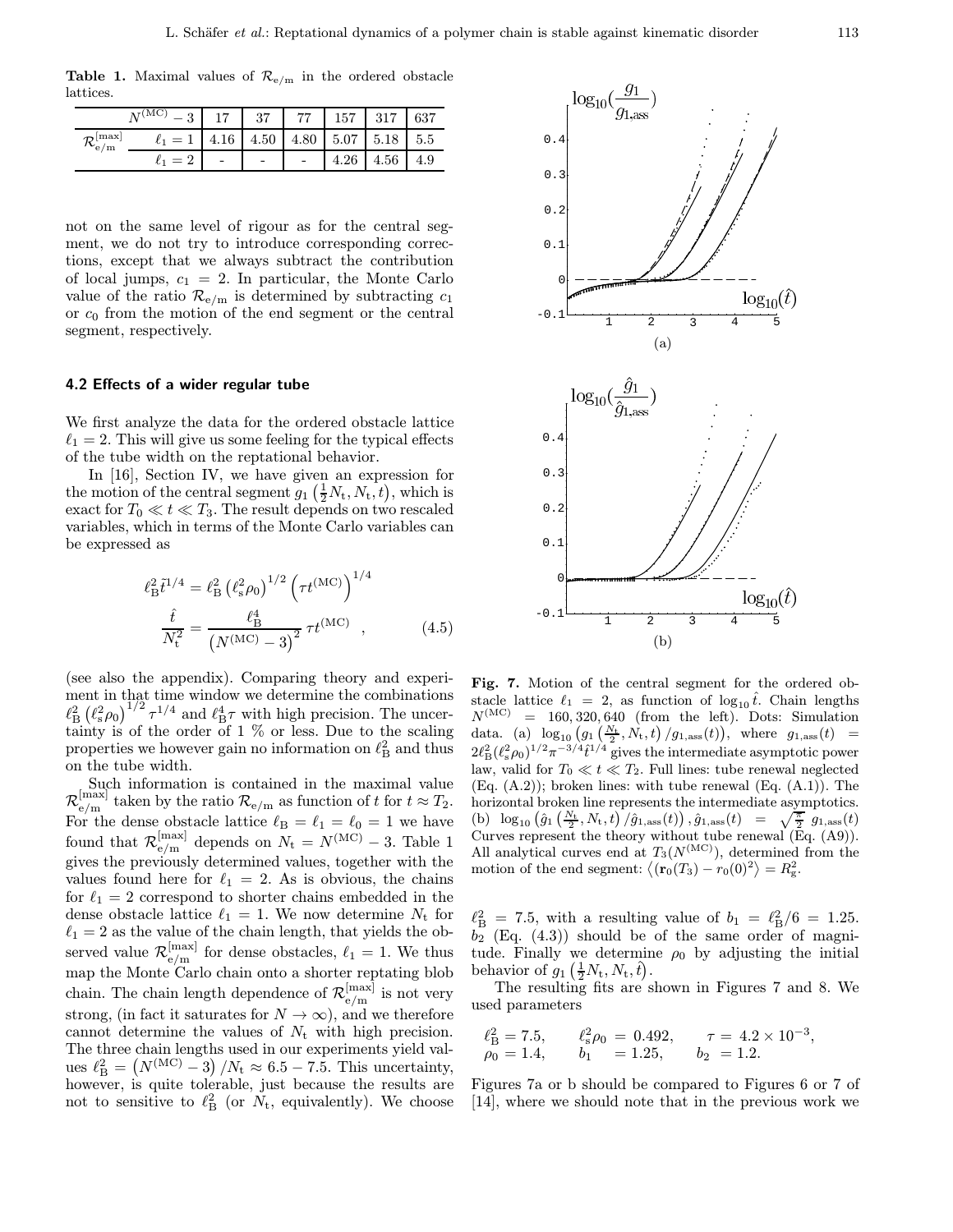

Fig. 8. Motion of the end segment for  $\ell_1 = 2$  Chain lengths  $N^{(\text{MC})} = 160, 320, 640$  (from the left). Theoretical curves again  ${\rm end\,\; at}\,\; T_3(N^{(\rm MC)}) . \,\, \rm{(a)}\,\, \log_{10} \big( g_1(0, N_{\rm t}, \hat{t}) / g_{1,{\rm ass}}(\hat{t}) \big)\,, g_{1,{\rm ass}}(\tilde{t}) =$  $2\ell_{\rm B}^2(\ell_{\rm s}^2\rho_0)^{1/2}\pi^{-3/4}\hat{t}^{1/4}$ . Curves represent the approximation (A11). (b)  $\mathcal{R}_{e/m}(\hat{t}) = g_1(0, N_t, \hat{t})/g_1(\frac{N_t}{2}, N_t, \hat{t})$ . The broken line represents the theoretical asymptote. Full curves represent the theoretical approximation.

did not include a parameter  $b_2$  to correct the initial behavior of  $\hat{g}_1$ . Figures 8a or b are the counterparts of Figures 8 or 9 of [14]. We find no difference in the quality of the fit for  $\ell_1 = 2$  as compared to  $\ell_1 = 1$ . The figures are almost indistinguishable. In particular, the motion of the central segment is fitted most precisely, with tube renewal corrections of the correct order of magnitude showing up in the correct time region. For the motion of the end segment the deviations among theory and data are the same as found previously for  $\ell_1 = 1$ . This supports the view that motion through a wider (regular) obstacle lattice can be considered as reptation of a coarse grained "blob" chain.

#### 4.3 Environments with kinematic disorder

Inspection of the data (see Figs. 1, 3-5) suggests that at least up to dilution  $q = 0.6$  the chain motion can be described as reptation in a wider tube. To put this statement on a firmer basis we quantitatively have evaluated the data, following the procedure outlined in the previous subsection. To give an example, we show in Figures 9 and 10 our results for  $q = 0.6$ . Clearly no significant difference

Table 2. Values of the parameters used in the theoretical analysis.

| q                       | 0.0   | 0.1   | 0.3   | 0.5    | 0.6    |
|-------------------------|-------|-------|-------|--------|--------|
| $\ell_{\rm B}^2$        |       | 1.36  | 1.94  | 3.27   | 6.34   |
| $\tau$                  | 0.061 | 0.051 | 0.030 | 0.0115 | 0.0030 |
| $\ell_{\rm s}^2 \rho_0$ | 1.23  | 0.844 | 0.808 | 0.806  | 0.671  |
| $\rho_0$                | 0.22  | 0.34  | 0.60  | 1.2    | 2.5    |
| $b_1$                   | 2/9   | 0.23  | 0.32  | 0.55   | 1.06   |
| $b_2$                   |       | 0.4   | 0.6   | 1.0    | 1.9    |



Fig. 9. Motion of the central segment for dilution  $q = 0.6$ , chain lengths  $N^{(\text{MC})} = 80, 160, 320, 640$ . Curves as in Figure 7.

compared to the results in the ordered lattice  $\ell_1 = 2$  is visible. We found most similar plots for all  $q < 0.6$ . This shows that kinematic disorder has no qualitative influence on the motion of the chain. The concept of a blob chain reptating in an effective tube is well able to explain the data.

Clearly, in view of the number of parameters involved in the fits one might doubt whether our finding really proves the blob concept. To support our interpretation a closer look at the parameter values, as given in Table 2,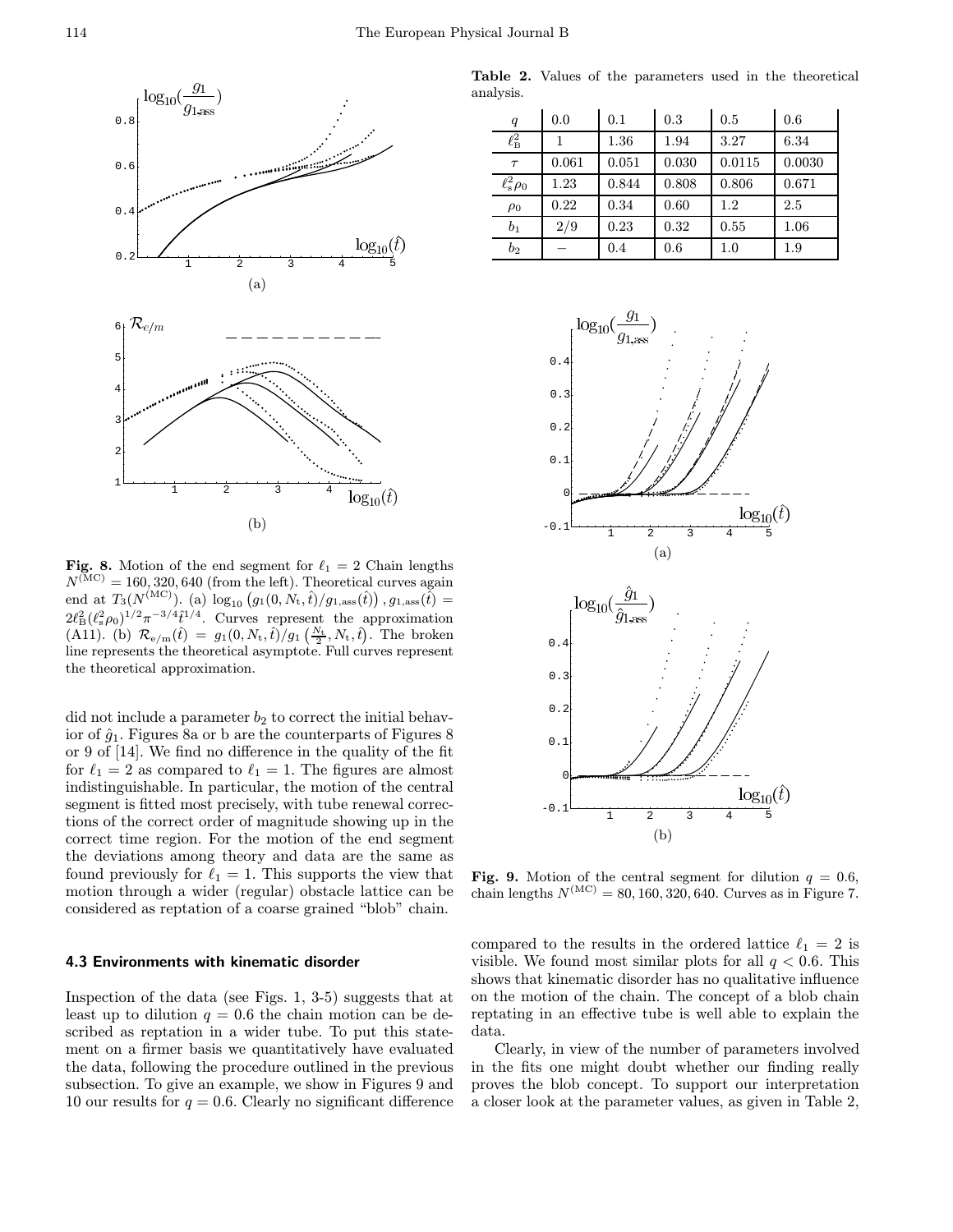

Fig. 10. Motion of the end segment for  $q = 0.6, N^{(\text{MC})}$ 80, 160, 320, 640. As in Figure 8.

is appropriate. We first consider the blob size  $\ell_{\rm B}^2$ , which, – as expected –, is found to increase with increasing dilution of the obstacles. The value reached for  $q = 0.6$  seems quite reasonable in view of our result  $\ell_{\rm B}^2 = 7.5$  for  $\ell_1 = 2$ , *i.e.* for the ordered obstacle configuration where  $3/4$  of the obstacles are erased. In this latter situation we would expect  $\ell_{\text{B}} = \ell_1 = 2$  as a lower bound, and the larger value expect  $\ell_{\rm B} = \ell_1 = 2$  as a lower bound, and the larger value  $\ell_{\rm B} = \sqrt{7.5} \approx 2.74$  just means that the chain with finite probability leaks out to neighbouring cells of the obstacle lattice. The parameter  $\tau$  decreases with increasing q, which implies that with increasing blob size, it needs more Monte Carlo steps for a blob to move one step on the coarse grained chain. Indeed,  $1/\tau$  roughly is proportional to the Rouse time  $T_B \sim n_B^2 = \ell_B^4$  of a blob. The density  $\rho_0$ of effective particles on the blob chain should be bounded from below by the density  $\rho_0 = 0.22$  in the dense obstacle lattice, multiplied by  $\ell_B^2$  to account for the larger segment. Again this is well fulfilled. With increasing  $q, \rho_0$  gradually increases relative to that bound, which can be interpreted as an increasing kink contribution to the mobility. The parameter  $b_1$  has been fixed to  $b_1 = \ell_{\rm B}^2/6$ , consistent with the blob picture, and  $b_2 \approx 1.8b_1$  holds for all q. Such a relation seems reasonable since the fourth moment defining  $\hat{g}_1$  puts larger weight on large transverse excursions than does the second moment  $(g_1)$ . In summary, the parameters extracted are consistent with plausible estimates and show a variation as expected for a blob chain.

We restricted our quantitative analysis to  $q \leq 0.6$ , even though we believe that reptational motion will be present for all  $q < 1$ , if only the chains are sufficiently long. However, for the chain lengths used in our experiments with  $q \geq 0.7$ , the region showing signs of reptation is too small for any meaningful quantitative analysis. For instance, for  $q = 0.7, N<sup>(MC)</sup> = 160$ , we find from the measured value of  $\mathcal{R}^{(\max)}_{e/m}$  a rough estimate  $20 \lesssim \ell_B^2 \lesssim 30$ , corresponding to a blob chain of length  $8 \geq N_t \geq 5$ . Such a chain is too short for reptational behavior to show up unambiguously. All the chains used in our experiments for  $q \geq 0.7$  seem to correspond to blob chains of lengths  $N_t < 10$ , which for  $q = 0.77, N^{\text{(MC)}} = 1280$ , in particular, implies  $\ell_{\text{B}}^2 > 130$ . We thus suggest that the effective blob size  $\ell_{\text{B}}$  rapidly increases near and above the percolation threshold  $q \approx 0.75$ , but we also suggest that this is the only important effect of percolation of the obstacles on the chain dynamics. We note that the onset of that rapid increase of  $\ell_B^2$  is seen already for  $q = 0.6$ . (Tab. 2)

Are there theoretical arguments to support our observation that polymer dynamics is stable against kinematic disorder? Indeed, we may note two results, which in some sense complement one another. Starting from the standard Langevin equation of the Rouse model without obstacles, we may analyze the effect of quenched disorder in the local mobility. It is found [18] that such disorder is irrelevant in the renormalization group sense, which means that it does not change the power law behavior. The diffusion coefficient, for instance, still behaves as  $D = a/N$ . Only the proportionality constant a depends on the disorder, an effect which can be calculated perturbatively.

The second result concerns the effect of quenched disorder in the hopping probability  $p$  for a one dimensional hopping problem. Taking p to depend on the position of the step,  $p \to p(j, j') \equiv p(j', j), j' = j + 1$ , one still finds normal diffusional behavior of the particles, as long as  $p(j, j') > p_0 > 0$ . The diffusion coefficient of the particles is given by some average of the hopping rates [19]. In our problem the local hopping rates are bounded from below by the mobility of the hairpins, and thus the above result almost applies to the diffusion of the spared length, except for a small difference in the problems considered. In our case the hopping rates are not fixed relative to the chain, on which the spared length diffuses, but they are fixed in the space, through which the chain slowly moves. Still we feel that both the pieces of theoretical information quoted here strongly suggest that kinematic disorder cannot qualitatively change the dynamical behavior of the chain.

We, however, in this context should note that other one dimensional hopping models with random hopping rates show more complicated oscillatory long time behavior [20,21]. This feature seems to be related to subdiffusive behavior of long time motion, which in turn implies that the probability distribution of  $p(j, j')$  puts nonnegligible weight on arbitrarily small hopping rates [20]. Since for our problem  $p(j, j') > p_0$  with  $p_0 > 0$ , we do not expect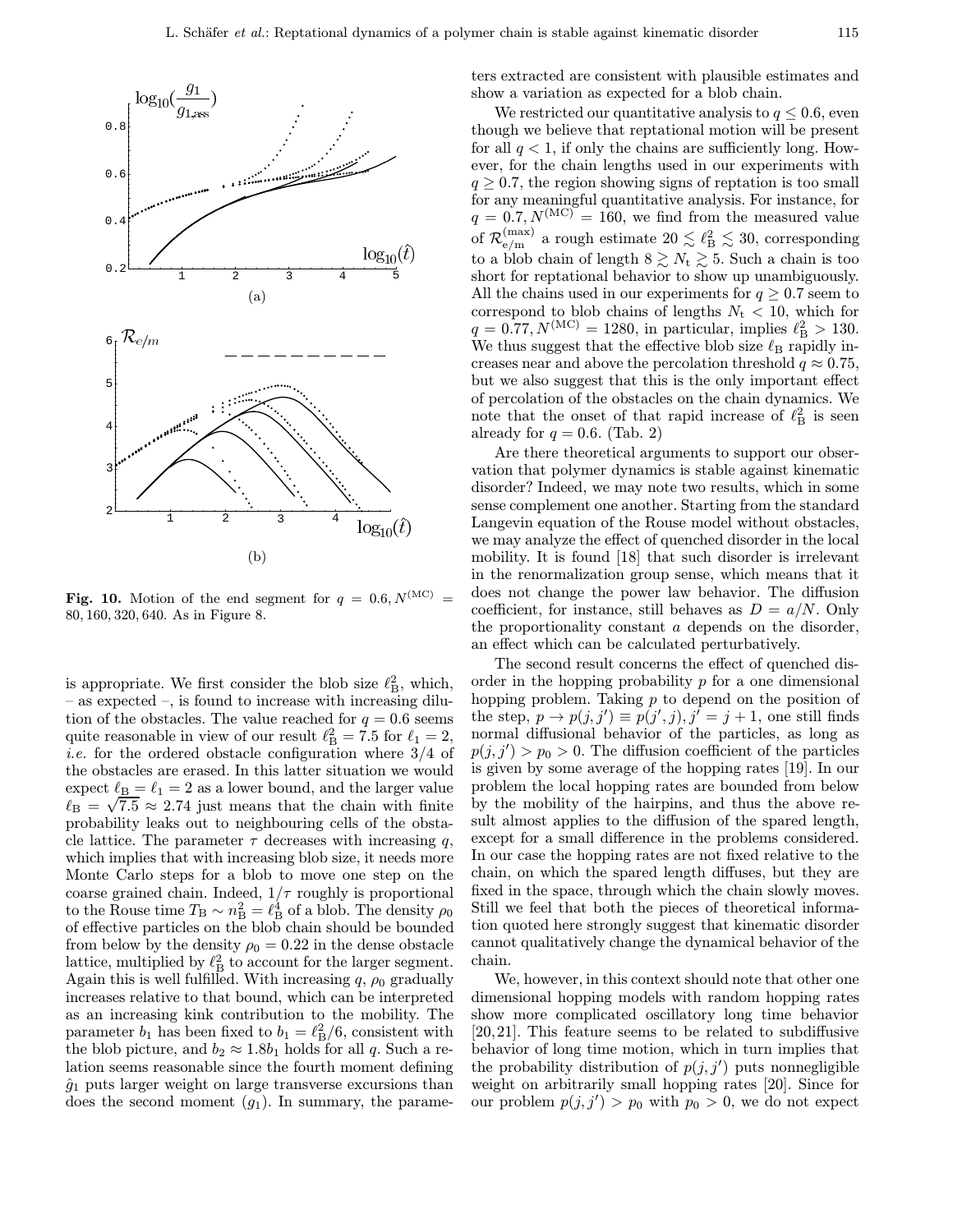our model to show such behavior, even if the simulation experiments could be extended to much larger times.

# 5 Conclusions

We here have analyzed the effect of disorder in the local mobility on the reptational motion of a polymer chain. Our results led us to consider also the motion of a chain through a regular obstacle lattice of larger lattice constant  $(\ell_1 = 2)$ . In this latter case the chain clearly has to move by the standard reptation mechanism, and our quantitative analysis results in a blob picture: we see reptation of a coarse grained chain. The existence of the blobs shows up in enlarged initial effects, which can be traced back to local motion perpendicular to the tube, and also in the values taken by the parameters  $\rho_0$  and  $1/\tau$ . These values are larger than their counterparts found for the dense regular obstacle lattice  $(\ell_1 = 1)$ . Since  $\rho_0$  measures the number of mobile entities per segment and  $1/\tau$  is related to the relaxation time of a segment, the increase of these parameters indicates the existence of internal degrees of freedom of the effective segments, which build up the coarse grained chain.

Turning now to our simulation results for diluted lattices we note that for dilutions  $q \leq 0.6$  they look most similar to the results for the ordered lattices. The correspondence is so close that the same mechanisms must be at work in the two cases. Our quantitative analysis supports this view, in particular since the parameters extracted from the fit yield an internally consistent blob picture. We conclude that reptation is stable against kinematic disorder, at least as long as the disorder configuration percolates through the system. This, together with the validity of the blob concept, is our central result.

Our analysis reveals that it needs chains of  $N_t \geq 20$ effective segments to clearly show the qualitative signatures of reptation, like the structure in the motion of the central segment relative to the center of mass (compare Fig. 4b). To unambiguously identify intermediate power laws it even needs larger values  $N_t \gtrsim 100$ . It thus is not surprising that our data for dilutions  $q \geq 0.7$ , close to and beyond the percolation threshold of the obstacles, only show first indications of reptational behavior. According to our rough estimates the blobs are so large that the effective chains are of lengths  $N_t \leq 10$ . Still, the overall tendency of the data suggests that the dynamics of the chain does not change qualitatively near the percolation threshold. (See, in particular, Fig. 5)

Of the disorder effects enumerated in the introduction we here included those features which are present both in a melt and in a gel. In a gel in addition entropic and energetic trapping will be present, and this seriously may change the chain dynamics. Indeed, typical results found in the literature [6,10] show that disorder resulting in points i)-iii) of our list, seriously slows down the chain dynamics and may destroy reptational behavior. In view of our results this must be due to entropic trapping. In a melt there exists no entropic traps, and only a slow relaxation of the environment is to be considered. As we argued

in the introduction we expect this to only enlarge the effective blob size, but not to change the qualitative results. It then is of interest to compare our results to typical simulation results for melts. A particular extensive work has been published by Kremer and Grest [8]. These authors used an off lattice molecular dynamics algorithm to simulate melts of chains up to  $N = 400$ . Their data for the motion of individual segments look quite similar to our data for short effective chains. Indeed, using a number of different criteria the authors extracted a blob size  $n<sub>B</sub> \approx 35$ , so that the longest chain explicitely analyzed,  $N = 200$ , consists of only about six blobs. This is completely compatible with the value  $\mathcal{R}_{e/m}^{[max]}(N=150) \approx 2.9$ , which can be extracted from Figure 11a of [8]. Furthermore in the light of our results it explains why the characteristic structure of  $g_2\left(\frac{N}{2},N,t\right)$  was not observed, and it is completely compatible with the intermediate effective exponents, which can be extracted from the plots given. In summary, the results of our work are completely compatible with these previous results for melts.

This work was supported by the Deutsche Forschungsgemeinschaft, SFB "Unordnung und grosse Fluktuationen". Furthermore financial support of UE by the Dutch research foundation NWO and by the EU-TMR-network "Patterns, Noise and Chaos" is gratefully acknowledged.

## Appendix A: Analytical reptation results [16]

#### A.1 Central segment

We write

$$
\left\langle \left( r_{N/2}(t) - \mathbf{r}_{N/2}(0) \right)^2 \right\rangle = g_1 \left( \frac{N}{2}, N, t \right)
$$

$$
= g_1 \left( \frac{N}{2}, N, t \right) + g_r \left( \frac{N}{2}, N, t \right), \tag{A.1}
$$

where  $g_i$  represents the motion in the initial tube and  $g_r$ is the tube renewal contribution.  $g_i$  can be evaluated rigorously to yield

$$
g_{i}\left(\frac{N}{2},N,t\right) = 2\ell_{\rm B}^{2}\left(\ell_{\rm s}^{2}\rho_{0}\frac{1}{\pi}A_{1}\left(\frac{N}{2},t\right)\right)^{1/2} \times \left[1 - F_{1}\left(4\rho_{0}A_{1}\left(\frac{N}{2},t\right)\right)\right], \quad (A.2)
$$